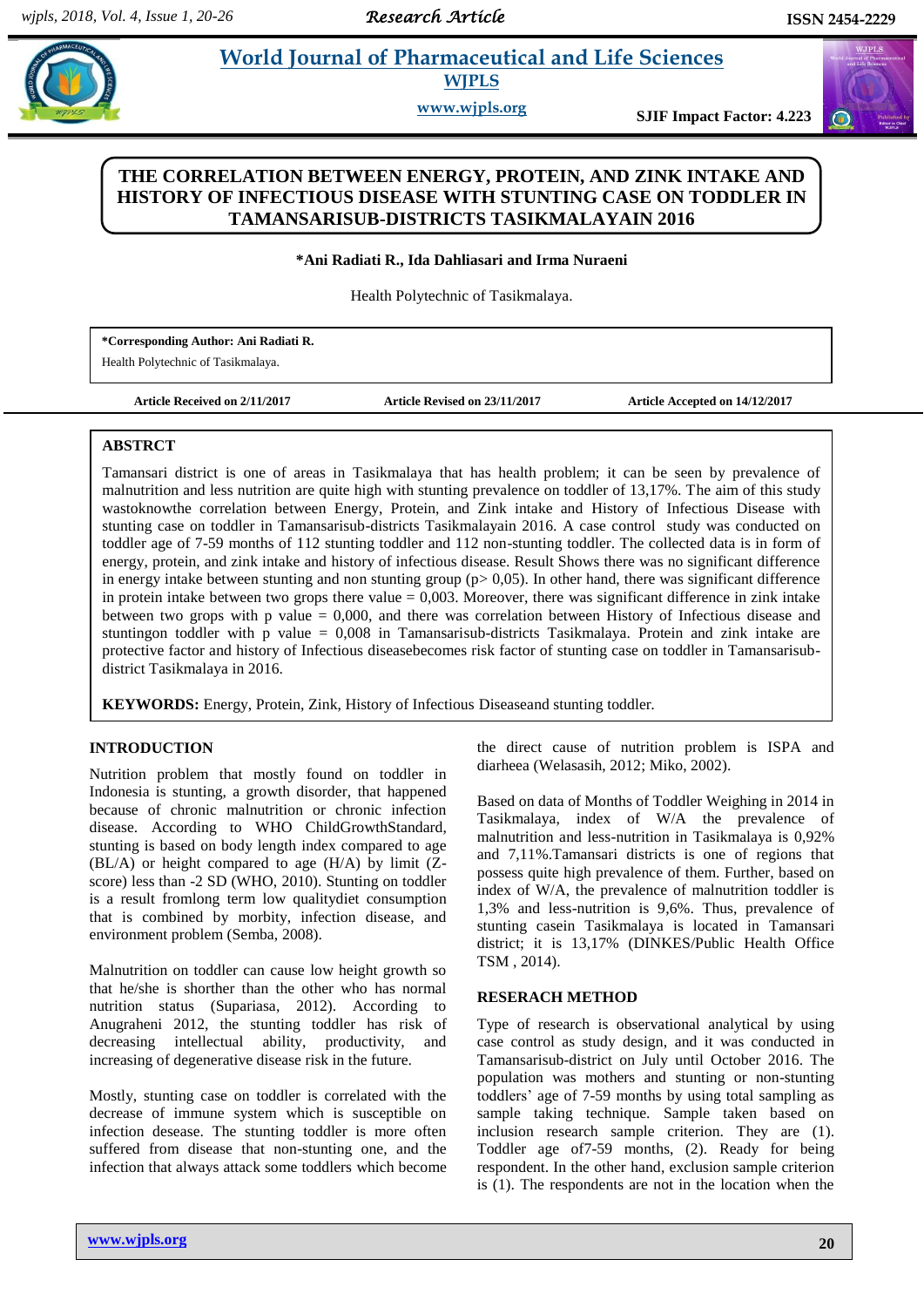data were taking. The amount of sample is 112 stunting toddler and 112 normal one, so grand total is 224 toddlers.

- a. Primary data include energy intake, protein intake, zink intake, and infection didease history. Also, toddler nutrition status is based on H/A or BL/A.
- 1) The data of energy, protein, and zink intake on toddler was taken by interview and completing the SQ-FFQ form.
- 2) The data of History of Infectious Diseasewas taken by interview and questioner giving.
- 3) Toddler nutrition status gained by antropometri measurement based on H/A or BL/A by using microtoise or APPB.

b. Secondary Data.

Secondary data is Months of Toddler Weighing report from Tamansari medical post for knowing the amount of stunting toddler age of 7-59 months.

Research result gained by collecting both primary and secondary data. Primary data produced by direct research related to toddler's characterictic and identity while History of Infectious Diseasedata (ISPA and diarheea) which is suffering or has suffered by stunting toddler age of 7-59 months taken for a month srarted from questionnaire taking until KMS in Tamansari working area. Finally, data analyzed by applying univariate and bivariate analysis.

#### **RESULT**

The respondents' characteristic cosist of mother and toddler. Mothers were grouped by age; the most one are in average of 20-34 years old (Table 1). Next, the parents' educational background is mostly Elementary school; mothers'education of case group is 59,8%, and control group is 42%, while fathers' education of case group is 63,4% and of control group is 54,5% (Table 2). Moreover, mothers' occupation is mostly housewife, 88,4% of case group and 91,9% of control group. Then, fathers' job is mostly laborer, 66,0% of case group and 83,00% of control group (Table 3).

**Table 1: The Characteristics Distribution of Mother's Age.**

|                  | Group         |                 |          |                     |  |  |
|------------------|---------------|-----------------|----------|---------------------|--|--|
| Mother's Age     |               | <b>Stunting</b> |          | <b>Non-stunting</b> |  |  |
|                  | N             | $\frac{0}{0}$   | N        | $\frac{6}{9}$       |  |  |
| 15-19 years old  | $\mathcal{L}$ | 1,8             | 1        | 0.9                 |  |  |
| 20-24 years old  | 31            | 27,7            | 27       | 24,1                |  |  |
| 25-29 years old  | 26            | 23,2            | 32       | 28,6                |  |  |
| 30-34 years old  | 24            | 21,4            | 27       | 24,1                |  |  |
| 35-39 years old  | 15            | 13,4            | 16       | 14,3                |  |  |
| 40-44 years old  | 7             | 6,2             | 8        | 7,1                 |  |  |
| 45-49 years old  | 4             | 3,6             |          | 0.9                 |  |  |
| $> 50$ years old | 3             | 2,7             | $\theta$ | $\mathbf{\Omega}$   |  |  |
| Total            | 112           | 100             | 112      | 100                 |  |  |

#### **Tabel 2: The Characteristics Distribution of Parent's Education.**

|                           | Group    |               |                  |               |  |  |
|---------------------------|----------|---------------|------------------|---------------|--|--|
| <b>Parent's Education</b> |          | Stunting      | Non-<br>stunting |               |  |  |
|                           | N        | $\frac{0}{0}$ | N                | $\frac{6}{9}$ |  |  |
| Mother's Education        |          |               |                  |               |  |  |
| University                | 2        | 1,8           | 21               | 18,8          |  |  |
| Senior High School        | 20       | 17,9          | 18               | 16,1          |  |  |
| Junior High School        | 23       | 20,5          | 25               | 22,3          |  |  |
| <b>Elementary School</b>  | 67       | 59,8          | 47               | 42            |  |  |
| Non-School                | 0        | 0             | 1                | 0,9           |  |  |
| Total                     | 112      | 100           | 112              | 100           |  |  |
| Father's Education        |          |               |                  |               |  |  |
| University                | 3        | 2,7           | 4                | 3.6           |  |  |
| Senior High School        | 20       | 17,9          | 18               | 16,1          |  |  |
| Junior High School        | 18       | 16,1          | 27               | 24,1          |  |  |
| <b>Elementary School</b>  | 71       | 63,4          | 61               | 54,5          |  |  |
| Non-School                | $\Omega$ | 0             | 2                | 1.8           |  |  |
| Total                     | 112      | 100           | 112              | 100           |  |  |

**Tabel 3: The Characteristics Distribution of Parents's Occupation.**

|                                                                                                                                                       | Group                                                        |                                          |                              |                                            |  |
|-------------------------------------------------------------------------------------------------------------------------------------------------------|--------------------------------------------------------------|------------------------------------------|------------------------------|--------------------------------------------|--|
| <b>Parent's Occupation</b>                                                                                                                            |                                                              | <b>Stunting</b>                          |                              | <b>Non-stunting</b>                        |  |
|                                                                                                                                                       | N                                                            | $\%$                                     | N                            | $\frac{0}{0}$                              |  |
| Mother's Job<br>• House wife<br>• Civil Servant<br>• Private Employee<br>• Laborer<br>$\bullet$ Entrepreneur<br>• Services<br>(Tailor,                | 99<br>$\overline{0}$<br>2<br>$\overline{7}$<br>$\frac{2}{2}$ | 88,4<br>0<br>1,8<br>6,2<br>1,8<br>1,8    | 103<br>1<br>1<br>6<br>1<br>0 | 91,9<br>0,9<br>0,9<br>5,4<br>0,9<br>$_{0}$ |  |
| Salon)<br>Total                                                                                                                                       | 112                                                          | 100                                      | 112                          | 100                                        |  |
| Father's Job<br>• unemploy<br>• Civil Servant<br>• Private Employee<br>$\bullet$ Laborer<br>• Entrepreneur<br>• Services<br>(Tailor,<br>Ojeg, Driver) | 1<br>$\overline{c}$<br>6<br>75<br>23<br>5                    | 0,9<br>1,8<br>5,4<br>66,0<br>20,5<br>4,5 | 2<br>1<br>3<br>83<br>19<br>4 | 1,8<br>0,9<br>2,7<br>83,0<br>17<br>3,6     |  |
| Total                                                                                                                                                 | 112                                                          | 100                                      | 112                          | 100                                        |  |

Toddler's gender in case group cosist of boy 55,4% and girl 44,6%; while the same percentage of both boy and girl in control group produced 50% (Table 4). In case group, the least ages are age of 6-11 months or 11,6%, yet the most one are in age of 36-59 months or 34,8%(Table 5). Nutrition status measurement in case group of toddler with very short term nutrition status is 24,1%, and short term is 75,9%. In other hand, control group produced 98,2% of normal nutrition status, and high status is 1,8% (Table 6).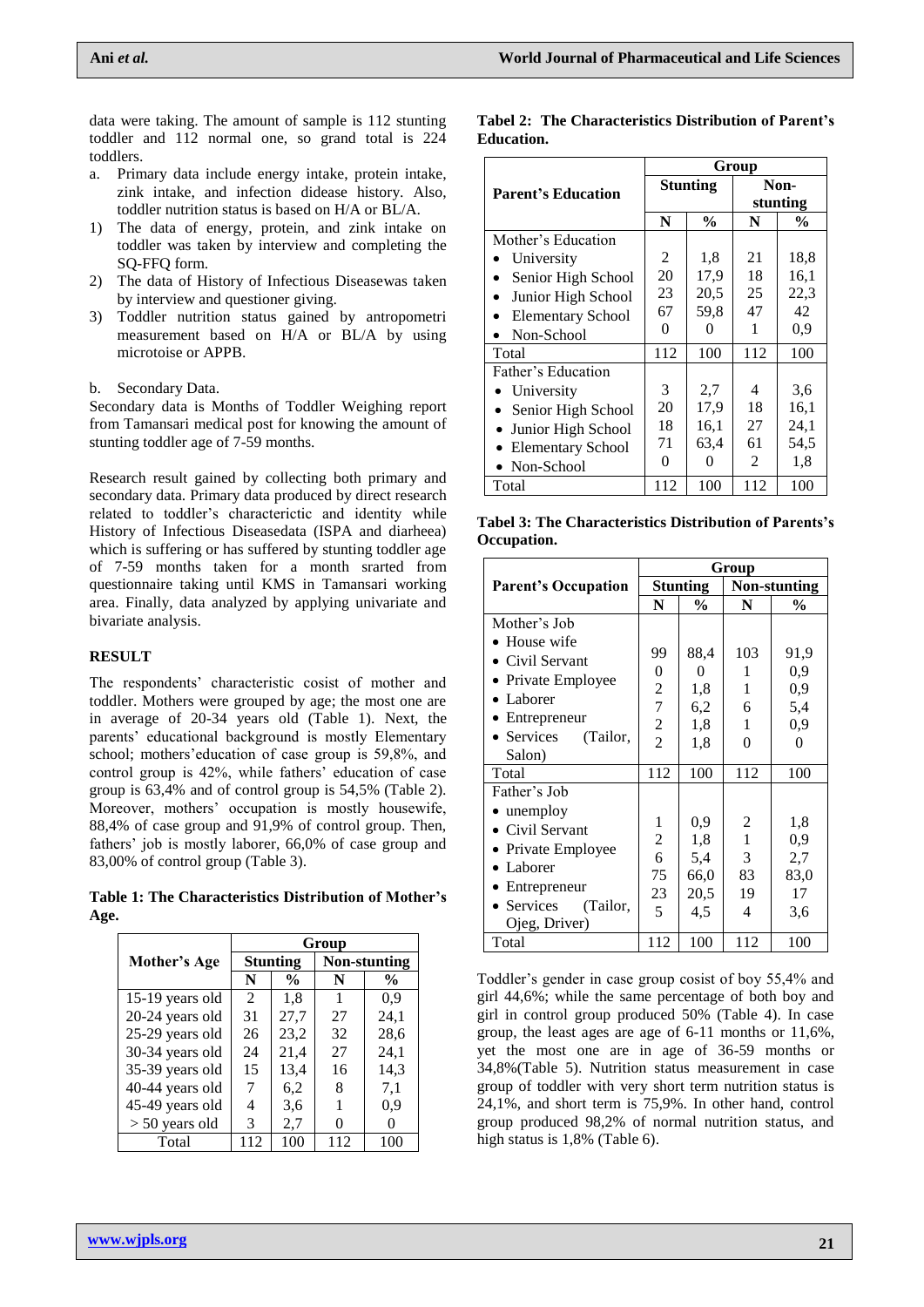|            | Group |                 |              |               |  |  |  |
|------------|-------|-----------------|--------------|---------------|--|--|--|
| Gender     |       | <b>Stunting</b> | Non-stunting |               |  |  |  |
|            |       | $\frac{0}{0}$   |              | $\frac{0}{0}$ |  |  |  |
| <b>Boy</b> | 62    | 55,4<br>44,6    | 56           | 50            |  |  |  |
| Girl       | 50    |                 | 56           | 50            |  |  |  |
| Total      | 112   | 100             | 112          | 100           |  |  |  |

**Table 4: The Characteristics Distribution of Toddler's Gender.**

**Tabel 5: The Characteristics Distribution of Toddler's Age.**

|              |                 |               | Group |              |
|--------------|-----------------|---------------|-------|--------------|
| Age          | <b>Stunting</b> |               |       | Non-stunting |
|              | N               | $\frac{0}{0}$ | N     | %            |
| 7-11 Months  | 13              | 11,6          | 13    | 11,6         |
| 12-23 Months | 27              | 24,1          | 39    | 34,8         |
| 24-35 Months | 33              | 29,5          | 31    | 27,7         |
| 36-59 Months | 39              | 34,8          | 29    | 25,9         |
| Total        | 112             | 100           | 112   |              |

**Tabel 6: The Characteristics Distribution of Toddler's Nutrition Status. (H/U or BL/A).**

| Toddler's                | Group |                 |     |                     |  |
|--------------------------|-------|-----------------|-----|---------------------|--|
| <b>Nutrition Status</b>  |       | <b>Stunting</b> |     | <b>Non-stunting</b> |  |
| $(H/A \text{ atauBL/A})$ | N     | %               | N   | %                   |  |
| Very Short               | 27    | 24,1            |     |                     |  |
| <b>Short</b>             | 85    | 75,9            |     | $\mathbf{0}$        |  |
| Normal                   | 0     |                 | 110 | 98,2                |  |
| High                     |       |                 | 2   | 1,8                 |  |
| Total                    | 112   | 100             | 112 |                     |  |

The energy intake of case group mostly incudessevere deficit category, 59,8%, and the least is mild deficit 5,4%. In control group, the energy intake of toddler is mostly svere deficit 29,5%, versa, over necessity category become the least one,9,8% (Table 7).

Next, protein intake of case group is severe deficit category, 59,8% while mild deficit produces 5,4%. Control group produces 29,5% of severe deficit category, andover necessity category is 9,8% (Table 8).

In addition, zink intake of case group in severe deficit category is 43,8% and mild deficit is 8,9%. Then control group gains over necessity category 34,8%, and moderate deficit is 8% (Table 9).

At last, History of Infectious Diseaseof both case group and control group that have more History of Infectious Diseaseis more than 72,3%, and non-infecton history is less that 27,7% (Table 10).

**Tabel 7: The Characteristics Distribution of Energy Intake.**

|                      | Group |               |     |               |  |  |
|----------------------|-------|---------------|-----|---------------|--|--|
| <b>Energy Intake</b> |       | Case          |     | Control       |  |  |
|                      | N     | $\frac{0}{0}$ | N   | $\frac{0}{0}$ |  |  |
| Over Necessity       |       | 8             | 11  | 9.8           |  |  |
| Normal               | 21    | 18,8          | 21  | 18,8          |  |  |
| Mild Deficit         | 6     | 5,4           | 31  | 27,7          |  |  |
| Moderate Deficit     | 9     | 8             | 16  | 14,3          |  |  |
| Severe Deficit       | 67    | 59,8          | 33  | 29,5          |  |  |
| Total                | 112   | 100           | 112 |               |  |  |

**Tabel 8: The Characteristics Distribution of Protein Intake.**

|                       | Group           |               |     |                     |  |  |
|-----------------------|-----------------|---------------|-----|---------------------|--|--|
| <b>Protein Intake</b> | <b>Stunting</b> |               |     | <b>Non-stunting</b> |  |  |
|                       | N               | $\frac{0}{0}$ | N   | %                   |  |  |
| Over Necessity        | 33              | 29,5          | 46  | 41,1                |  |  |
| Normal                | 23              | 20,5          | 32  | 28,6                |  |  |
| Mild Deficit          | 13              | 11,6          | 5   | 4,5                 |  |  |
| Moderate Deficit      | 15              | 13,4          | 10  | 8,9                 |  |  |
| Severe Deficit        | 28              | 25            | 19  | 17                  |  |  |
| Total                 | 112             | 100           | 112 |                     |  |  |

**Tabel 9: The Characteristics Distribution of Zink Intake.**

|                    | Group |               |     |                |  |  |
|--------------------|-------|---------------|-----|----------------|--|--|
| <b>Zink Intake</b> | Case  |               |     | <b>Control</b> |  |  |
|                    | N     | $\frac{0}{0}$ | N   | $\frac{0}{0}$  |  |  |
| Over Necessity     | 28    | 25            | 39  | 34.8           |  |  |
| Normal             | 14    | 12,5          | 31  | 27,7           |  |  |
| Mild Deficit       | 10    | 8,9           | 16  | 14,3           |  |  |
| Moderate Deficit   | 11    | 9,8           |     |                |  |  |
| Severe Deficit     | 49    | 43,8          | 17  | 15,2           |  |  |
| Total              | 112   |               | 112 |                |  |  |

**Tabel 10: The Characteristics Distribution of Toddler's Infection.**

|                  |     | Group           |     |                  |  |  |  |  |
|------------------|-----|-----------------|-----|------------------|--|--|--|--|
| <b>Infection</b> |     | <b>Stunting</b> |     | Non-stunting     |  |  |  |  |
| <b>History</b>   |     | $\frac{0}{0}$   |     | %                |  |  |  |  |
| Yes              | 97  | 86,6<br>13,4    | 81  | $72,3$<br>$27,7$ |  |  |  |  |
| No               | 15  |                 | 31  |                  |  |  |  |  |
| Total            | 112 | 100             | 112 | 100              |  |  |  |  |

**The Correlation of Energy Intake and Stunting Case** The proportion of less energy intake between case group (stunting) and control group (non-stunting) is almost the same. It was approved by *Chi Square* test result with p value >0,05 that shows no proportion distinction; OR value is 0,915 (0,51-1,64) (Table 11).

**The Correlation of Protein Intake and Stunting Case** The proportion of protein intake that is deficit of stunting group (62,2%) is bigger than non-stunting one (37,8%). Statistics resulted  $\overline{p}$  value <0,05which meant there is meaningful proportion distinction between stunting and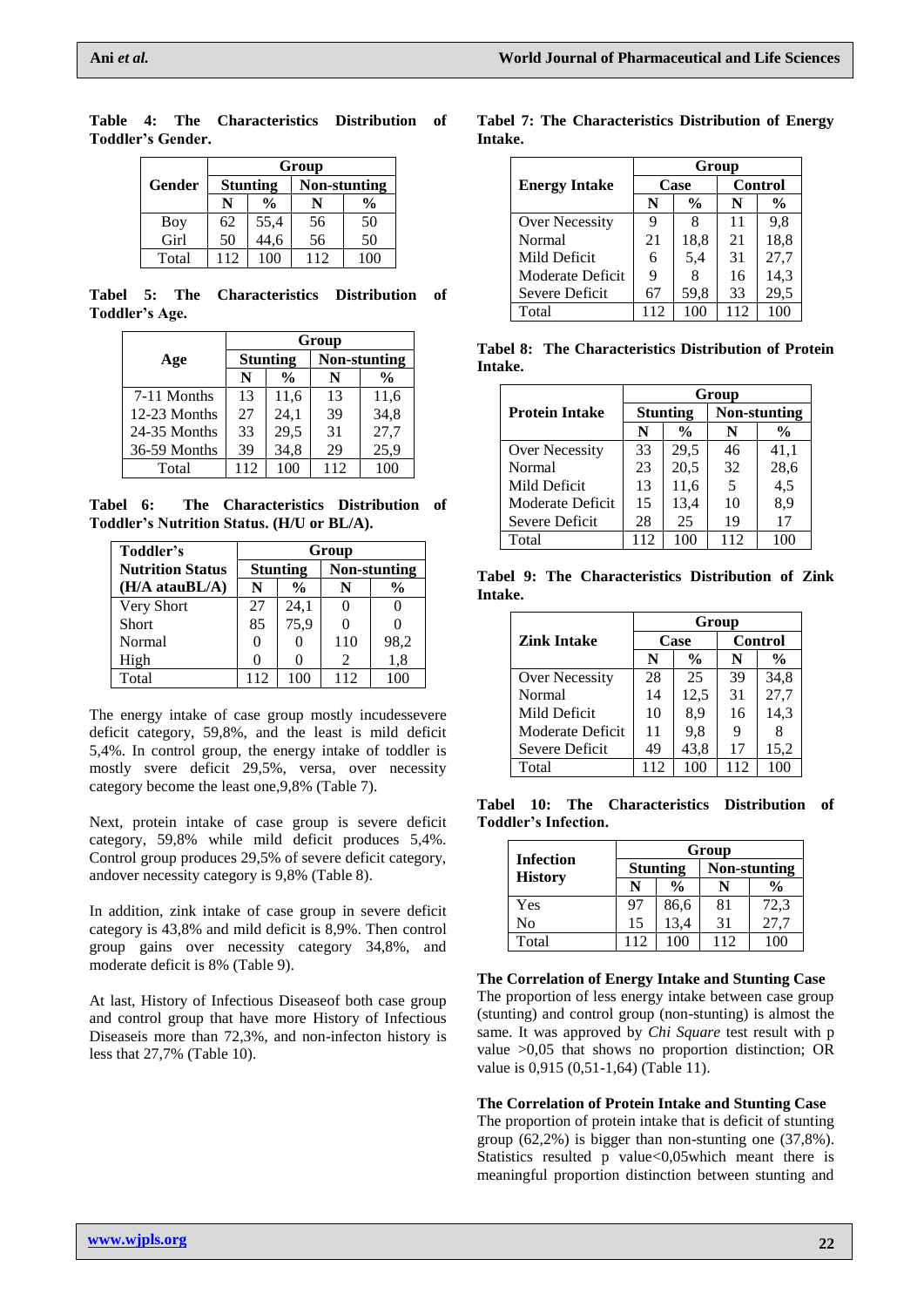non-stunting by OR value 0,44 (0,252 -0,753) (Table 12).

#### **The Correlation of Zink Intake and Stunting Case**

Statistics test resultsp value =  $0,000$  (p<0,05), Zink intake proportion of case group (62,5%) that less than Nutritional Adequacy Rate (NAR) is bigger than control group. *Chi Square*test shows p value <0.05 that there is meaningfuldistinction between case group and control one (Table 13).

#### **The Correlation of History of Infectious Diseaseand Stunting Case**

Research result of Statistic test gained p value  $= 0.008$  $(p>0,05)$ ; it means there is a meaningful correlation between History of Infectious Diseaseand stunting case on toddler in working area of Tamansari Medical Post.The proportion of ISPA history of case group  $(54,5%)$  is bigger than control one  $(45,5%)$ . This was approved by  $p < 0.05$  means there is proportion difference between case group and control one; Odd Ratio value 2,48 (1,23-4,90) (Tabel 14).

**Tabel 11: The Correlation of Energy Intake and Stunting Case on Toddler.**

|                      |                 |               | Group               |               |                          | P     |
|----------------------|-----------------|---------------|---------------------|---------------|--------------------------|-------|
| <b>Energy Intake</b> | <b>Stunting</b> |               | <b>Non-Stunting</b> |               | OR                       | Value |
|                      | N               | $\frac{0}{0}$ | N                   | $\frac{0}{0}$ | $(95\% \text{ CI})$      |       |
| Normal               | 30              | 48,4          | 32                  | 51,6          |                          |       |
| Deficit (Less)       | 82              | 50.6          | 80                  | 49,4          | 0,915<br>$(0,509-1,643)$ | 0,765 |
| Deficit              | 112             | 100           | 112                 | 100           |                          |       |

**Tabel 12: The Correlation of Protein Intake and Stunting Case on Toddler.**

|                          |      | Group         |                |               |                                  | P     |
|--------------------------|------|---------------|----------------|---------------|----------------------------------|-------|
| Protein<br><b>Intake</b> | Case |               | <b>Control</b> |               | <b>OR</b><br>$(95\% \text{ CI})$ | Valu  |
|                          | N    | $\frac{0}{0}$ | N              | $\frac{0}{0}$ |                                  | e     |
| Normal                   | 56   | 41.8          | 78             | 58,2          |                                  |       |
| Deficit (Less)           | 56   | 62.2          | 34             | 37,8          | 0,436<br>$(0, 252 - 0, 753)$     | 0,003 |
| Total                    | 112  | 100           | 12             | 100           |                                  |       |

**Tabel 13: The Correlation of Zink Intake and Stunting Case on Toddler.**

| <b>Zink Intake</b> |      |               | Group          |               | P                        |       |
|--------------------|------|---------------|----------------|---------------|--------------------------|-------|
|                    | Case |               | <b>Control</b> |               | OR                       | value |
|                    |      | $\frac{0}{0}$ |                | $\frac{6}{9}$ | $(95\% \text{ CI})$      |       |
| Normal             | 42   | 37,5          | 70             | 62,5          | 0,360<br>$(0,210-0,618)$ | 0,000 |
| Deficit (Less)     | 70   | 62.5          | 42             | 37,5          |                          |       |
| Total              | 112  | 100           | 12             | 100           |                          |       |

**Tabel 14: The Correlation of Infection Disease and Stunting Case on Toddler.**

| <b>Infection</b><br><b>History</b> |      | Group         |                |               |                           |            |
|------------------------------------|------|---------------|----------------|---------------|---------------------------|------------|
|                                    | Case |               | <b>Control</b> |               | OR<br>$(95\% \text{ CI})$ | P<br>Value |
|                                    | N    | $\frac{0}{0}$ | N              | $\frac{0}{0}$ |                           |            |
| Yes                                | 97   | 54,5          | 81             | 45,5          | 2,48<br>$(1,250-4,902)$   | 0,008      |
| No                                 | 15   | 32,6          | 31             | 67,4          |                           |            |
| Total                              | 112  | 100           | 112            | 100           |                           |            |

#### **DISCUSSION**

Respondents' characteristic between case group and control group are almost the same, like mother's age, parent's education and profession. Mother's age is a productive age and not a high risk age, so that, in general it hasn't any problem. Todddler's parent education are mostly low, this problem will add a problem in solving stunting case in Tamansari sub- district. As Soetjiningsih (1995) said that parent's education is one of important factor in children's growth and development. Anisa's research (2012) showed that there was a meaningful correlation between parent's educations with stunting

case on baby in KelurahanKalibaru, Depok. Mostly, toddler's mothers are housewives and the fathers are laborers, those will effect on economy status and buy's ability. According to Medaniati (2014), there were some differences on food output and non-food output between families whose stunted baby with no stunted one. Food output of stunted baby family is less than non- stunted family. Research of Al Anshori and Nuryanto (2013), the research result showed that low economy status of family has risk of 11.8 times for their toddlerwho is stunting.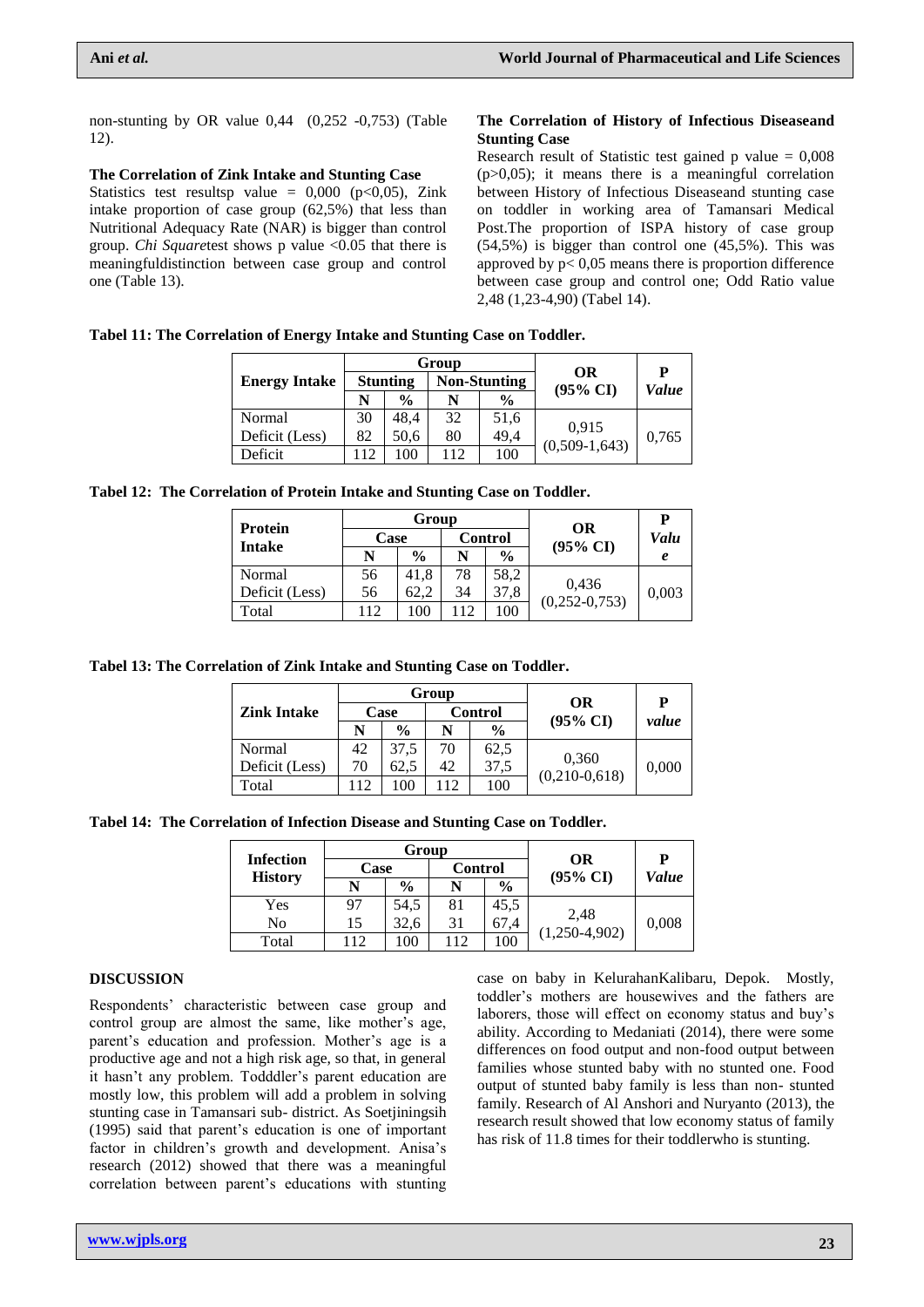According to research of Kustanto*et al.* (2017), a gender also determines how much nutrition need of someone. Men need more energy and protein than woman. Aditianti's research (2010) said that there was a correlation between baby's gender and nutrition's status. Boys have more stunting experience than daughters. Stunting toddlers mostly found on 36-59 months age group. Some researchs showed babies over 6 months had stunting risk as research result of Lestari, *et al.* (2014) stated that infection illness was a factor of stunting risk on 6-24 months babies in Penanggalan sub- district, Subulussalam City, Aceh Province. According to Supariasa (2012), a toddler whose stunting nutrition status need to be attended. Because it showed that the baby had nutrition deficiency at the past so it hampered his optimum growth. The food that is given must be appropriate with the kind, number, and also nutrition. The nutrition that needed by children is determined by age, gender, activity, weight, and height. Children's body needs all of the main nutrition, they are, carbohydrate, fat, protein, fiber, vitamin, and mineral (Marimbi, 2010).

The lack of energy intake not only happened in the case group, but also in control group. It may be because the energy intake that got from food sources of carbohydrate, protein, and fat is less. The lack of energy intake proportion between case group (*stunting*) and control group (*non-stunting*) is almost similar. It is proved by *Chi Square test result with score of*  $p > 0.05$  which shows that there is not proportion difference. OR score of 0.915  $(0.51 - 1.64)$  can be meant by energy intake is not a risk factor of stunting case on the toddlers in Tamansari sub- district. A research of Fitri (2012) based on data of RISKESDAS 2010 in Sumatera said that nutrition intake of energy and protein showed a significant correlation on stunting case. Similar with a research of Oktarina and Sudiarti (2013) said that there was a correlation between energy consumption level and stunting case on babies.

The effect that emerged by the lack of energy intake is there is a children's growth disorder (Breid a, *et.al.*). It is proved by a correlation between energy and protein sufficient level and growth disorder (Yuliana, 2014). According to Almatsier (2010) that energy intake is needed for continuity of processes in the body, such as, blood circulation, pulse rate, respiration, digestion, and other physiology processes. The lack of energy intake in long term will hamper the growth; even decrease the energy reserve in the body so it causes nutrition's deficiency and less. It effects on physical growth, having shorter body, mental development disorder, and cognitive disorder.

Based on research of Lestari *et.al,.*(2014) in Penanggalan d, Subulussalam, Aceh Province, 6-24 months babies whose low energy intake level, have risk of 3.09 times to become stunting compared with babies that have sufficient energy intake level. According to a research of Kurnia, *et. al*,. (2014) showed there was a correlation between energy intake and stunting case on 24- 59 months children at Posyandu Asoka II, coast area Barombong Tamalate sub-district, Makassar.

The proportion of deficit energy intake on stunting group  $(62.2 \%)$  is more than non-stunting group  $(37.8 \%)$ . Statistic test result shows score  $p > 0.05$ , it means that there is a difference of meaningful proportion between stunting group and non- stunting one. Score OR 0.44 (0,252 -0,753) can be meant as protective factor. On the baby stunting case in working area of Tamansari Medical post, baby's protein intake mostly categorized as serious deficit. Whereas, weight can be hampered if a child has protein deficiency even though the intake of protein id sufficient (Almatsier: 2010).

The lack of protein intake on stunting toddler in work area of Tamansari Medical post can be also caused by indirect factors that influence stunting like mother's caring model, food resource availability, parent's nutrition knowledge, and buy ability of toddler's family. On this research, there is also stunting baby with normal protein intake and even little upper the need. It is estimated because stunting case is going on in long term, so the present protein intake probably is not one of stunting causes. It is like what Aninditia's research (2012) that there was a positive correlation between protein sufficient level and stunting 6- 35 month's old babies in Tembalang sub-district, Semarang. The result research also explains if protein related with toddler's height, there are normal height whose protein deficiency. Protein consumption indirectly related with height, but height is a description of food intake in the past.

The research result of Kurnia*et. al.,* (2014) showed that there was a meaningful correlation between stunting and macro nutrient intake (energy and protein intake). Solihinet. al., (2013) showed that there was a positive significance correlation between protein sufficient level and toddler's nutrient status in DesaCibantengKabupaten Bogor. The research result stated that children with low protein intake had risk of 11.8 times for being stunting.

Zinc is one of micro minerals whose has function and the most important and essential mineral that needed by the body in synthesis, secretion, and growth hormone action. Got score  $p = 0.000$  ( $p < 0.05$ ) from statistic test result, so that it can be concluded that there is a meaningful correlation between zinc intake and stunting case on babies in work area of Tamansari Medical post. The protein intake proportion which is less than Recommended Dietary Allowances (DRA) on case group (62.5 %) is more than control group. The test result of *Chi Square* with the score  $p < 0.05$  shows there is a meaningful correlation between case group and control group. Score OR shows zinc intake as protective factor of stunting case on babies.

According to research done by Priyono, *et. al.,* (2015) that there was a correlation between zinc consumption and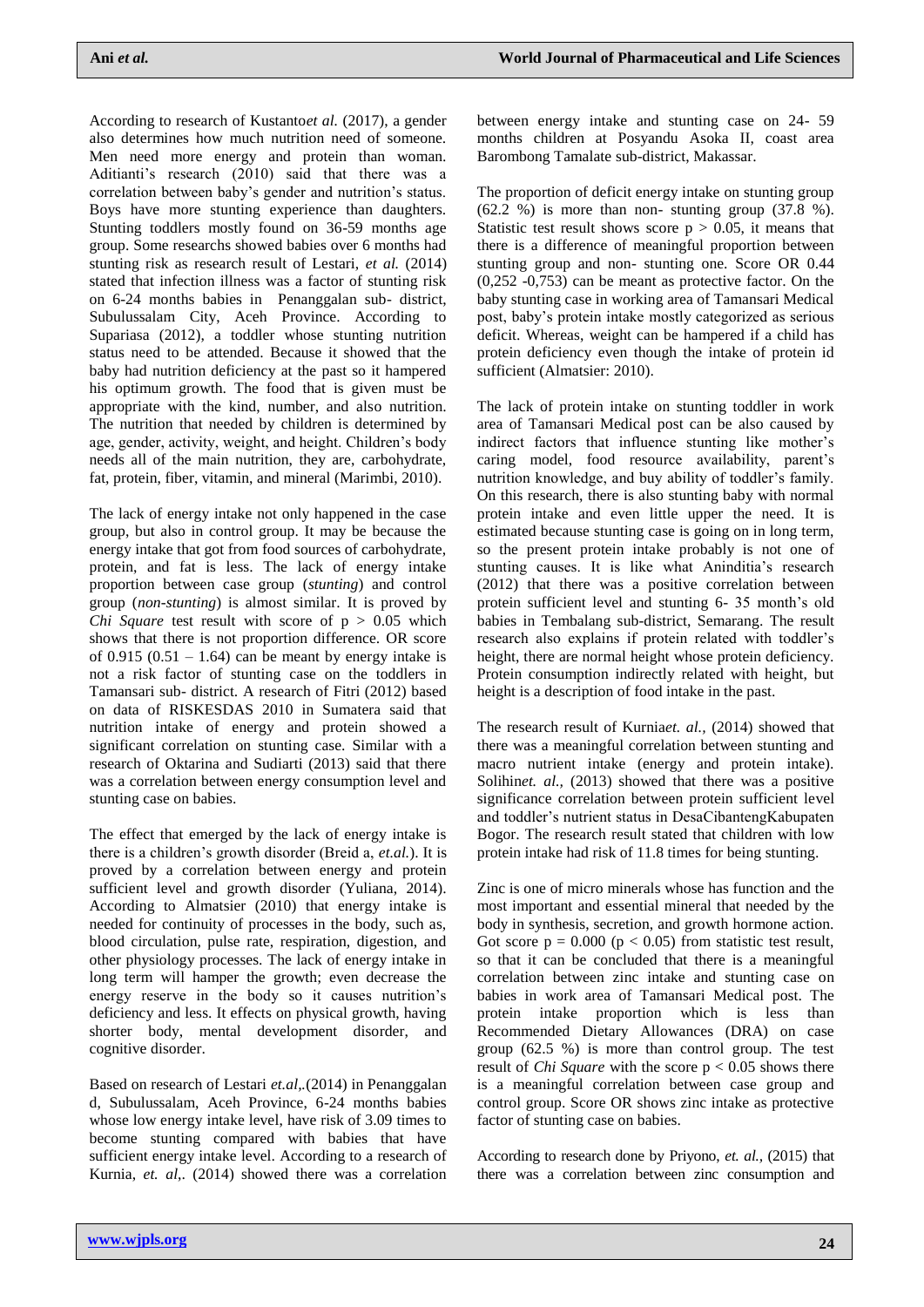stunting case on babies (12-36 months) in work area of RanduangMedical,PostLumajang district. This research result showed that most of toddlers with stunting nutrition status had lack of zinc consumption level those are 30 babies (65.22 %). This research is along with a research done by Mardewi (2014) about low zinc serum level as short height factor on children; there was a difference of low zinc serum level on short height children. Zink serum level on short height children is significantly lower than normal height children. Whereas, a result done by Hidayati (2010) stated that the deficiency of zinc consumption has risk 2.67 times more on stunting case on children.

In addition it can cause growth disorder (stunting) that caused by zinc deficiency, it can also cause the high number of serious infection case, such as diarrhea, pneumonia, and malaria (Almatsier, 2010). Diarrhea is related to growth fault because of mal absorption of nutrition during diarrhea. If nutrient like zinc, copper, and water during diarrhea aren't changed, it can emerge a serious dehydration, malnutrition, growth fault, even death (Meliyasari, 2014).

Infection is one of factors that directly cause nutrition's problems on babies; this is proved the toddler whose History of Infectious Diseasehas much percentage both in stunting group and non-stunting one. On the research result is got score  $p = 0.008$  ( $p > 0.05$ ) from statistic test result, it means that there is a meaningful correlation between History of Infectious Diseaseand stunting case on toddler in work area of Tamansari Medical Post. It is strengthen by the score  $p < 0.05$  which means there is a difference of proportion between case group and control group. Score Odd Ratio  $2.48$  (1.23 – 4.90) shows that ISPA is a risk factor of stunting case on babies or children whose ISPA has risk 2.48 times more than children without ISPA. It is appropriated with research result of Lestari, *et. al.,* (2014) stated that infection is a stunting risk factor on 6-24 months old children in KecamatanPenanggalan, Subulussalam City, Aceh province.

A research result of Aditianti (2010), one of factors that influences significantly on stunting of 24- 59 months old children in Indonesia is infection illness. The existence of infection can make stunting worse. Toddlers who have infection will loss his appetite so they will have lack of zinc nutrition intake. Whereas, children in illness need sufficient intake of nutrition to fasten their recovery process. If it happens in long term, it can cause a disorder of their height growth. According to research of Al-Anshori (2013), ISPA history is a risk factor of stunting, because ISPA generally happens and easily spread or it can be because ISPA healing on toddler is not finished. A research of Lestari, *et. al.,*(2014), toddlers who get diarrhea in recent two months have risk 5.71 times to become stunting than the children who never get diarrhea in resent two months. While, the toddler who get ISPA have risk 5.71 times to become stunting than the toddlerwho never get ISPA in recent two months.

## **CONSLUSION**

- There is no correlation between energy intake with stunting case on toddlers in Tamansari Sub-district, Tasikmalaya in 2016 with score p 0.765.
- 2. There is a correlation between protein intake with stunting case on toddlers in Tamansari Sub-district, Tasikmalaya in 2016 with score p 0.003.
- 3. There is a correlation between Zinc intake with stunting case on toddlers in Tamansari Sub-district, Tasikmalaya in 2016 with score p 0.000.
- 4. There is a correlation between History of Infectious Diseasewith stunting case on toddlers in Tamansari Sub-district, Tasikmalaya in 2016 with score p 0.008.

## **SUGGESTION**

Stunting toddler's mother should correct toddlers's eating habit, increase consumption of energy, protein and zinc nutrients and apply health and clean life attitude in toddlers's family environment, so the they avoided from infection risk.

Tamansari medical post should improve health promotion and education steps to the mothers of stunting toddler about food, nutrition, and health.

The next research for Stunting tackling in Tamansari sub-district is for followed up continued with intervension of Zinc and Protein supplement.

## **REFERENCE**

- 1. Aditianti, 2010. Determinant Factor on Stunting among Children 24-59 month in Indonesia. *Jurnal Info pangan dan Gizi*, Tahun, 2010; 19(2).
- 2. Almatsier, S., Susirah, S. and oesijanti, S. 2011.*Nutrition Balance in Life Cycle*. Jakarta: PT. GramediaPustakaUtama.
- 3. Anindita, P. Association of Level Education, Family Income, Adecuacy of Protein and Zinc with Stunting among Toddlers 6-35 years in Tambalang District Semarang City. *Jurnal Kesehatan Masyarakat*, 2012; 1(2).
- 4. Anisa, P., Factors Realted stunting among Toddlers 25-60 Month in Kalibaru Depok Subdistrict Year 2012. Undergraduate Thesis. Jakarta : Nutrition Study Program, Public Health Department of Indonesia University, 2012.
- 5. Anugraheni, H.S. 2012.Risk Factor of Stunting among Children 12-36 month at Pati District, Pati City Research Articles. *[http://eprints.undip.ac.id/38393/1/441\\_HANA\\_SOFI](http://eprints.undip.ac.id/38393/1/441_HANA_SOFIA_ANUGRAHENI_G2C008030.pdf) [A\\_ANUGRAHENI\\_G2C008030.pdf.](http://eprints.undip.ac.id/38393/1/441_HANA_SOFIA_ANUGRAHENI_G2C008030.pdf)* [Diakses 29 Nopember 2015].
- 6. Al-Anshori, H., Risk Factor of Stunting among Children 12-24 month in East Semarang: Nutrition Study Program Faculty of Medicine Diponegoro, 2013.
- 7. Almatsier, Sunita. *The Principal Basic of Nutrition*. Jakarta: PT. GramediaPustakaUtama, 2010.